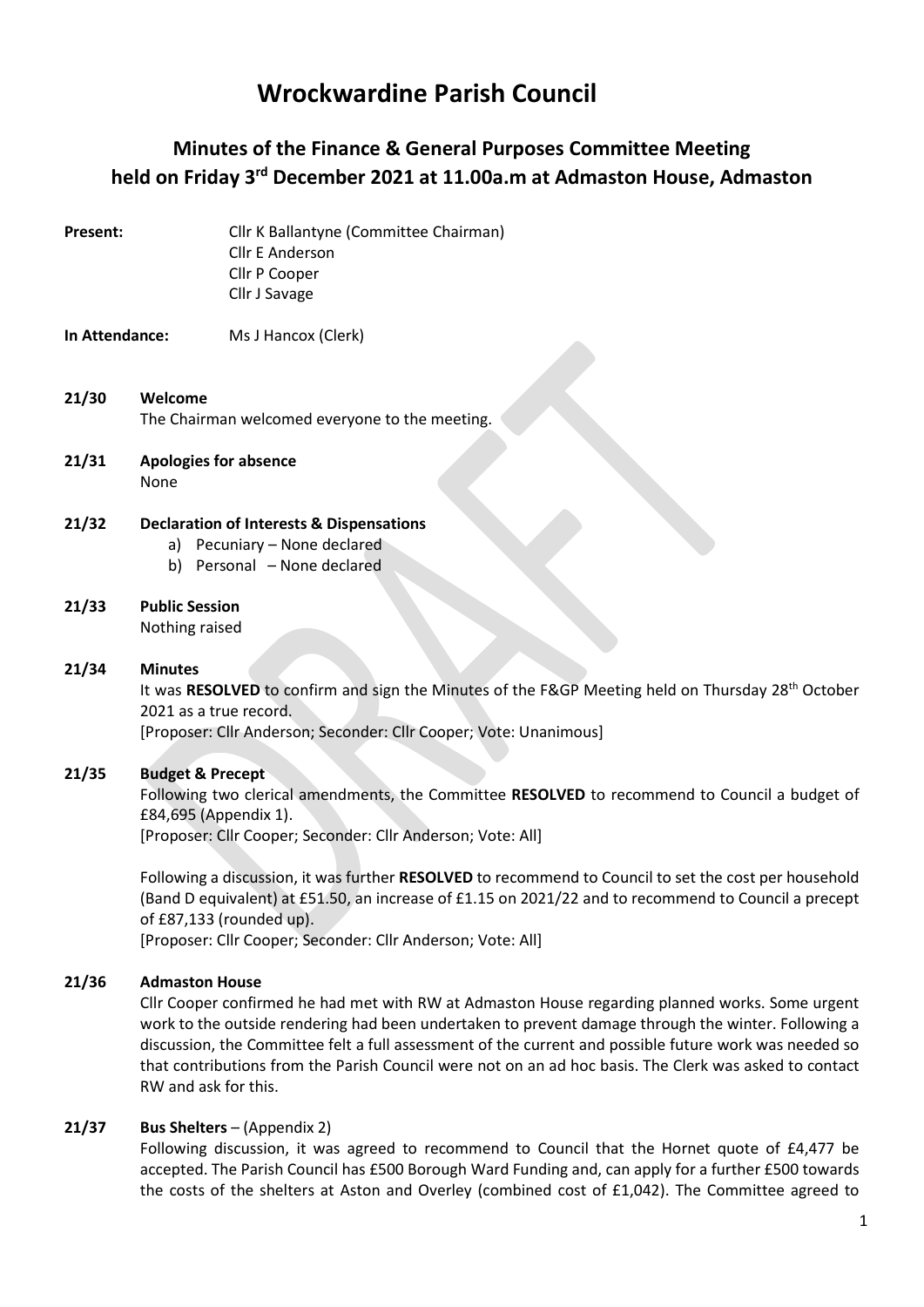recommend to Council that the remaining balance of £3,477 for the work be funded by the Parish Council from the Parish Improvement Fund.

The Committee discussed the offer from Telford & Wrekin Council to purchase an upgraded shelter for Admaston Spa at a cost of £2,500 but following discussion, felt that this was a disproportionate amount to pay out when the current shelter could be cleaned and repaired at a cost of £430. The Committee agreed to recommend to Council that no further action be taken on the offer.

#### 21/38 Street Lighting

The Chairman gave an update on the investigations into solar powered street lighting. The Committee agreed for further work to be done before any proposals were put to Council.

### 21/39 Date of next meeting

It was agreed that the Chairman and the Clerk would determine the date of the next meeting as and when required.

The meeting closed at 12.10p.m

| Signed: | (Chairman) |
|---------|------------|
|         |            |

Date: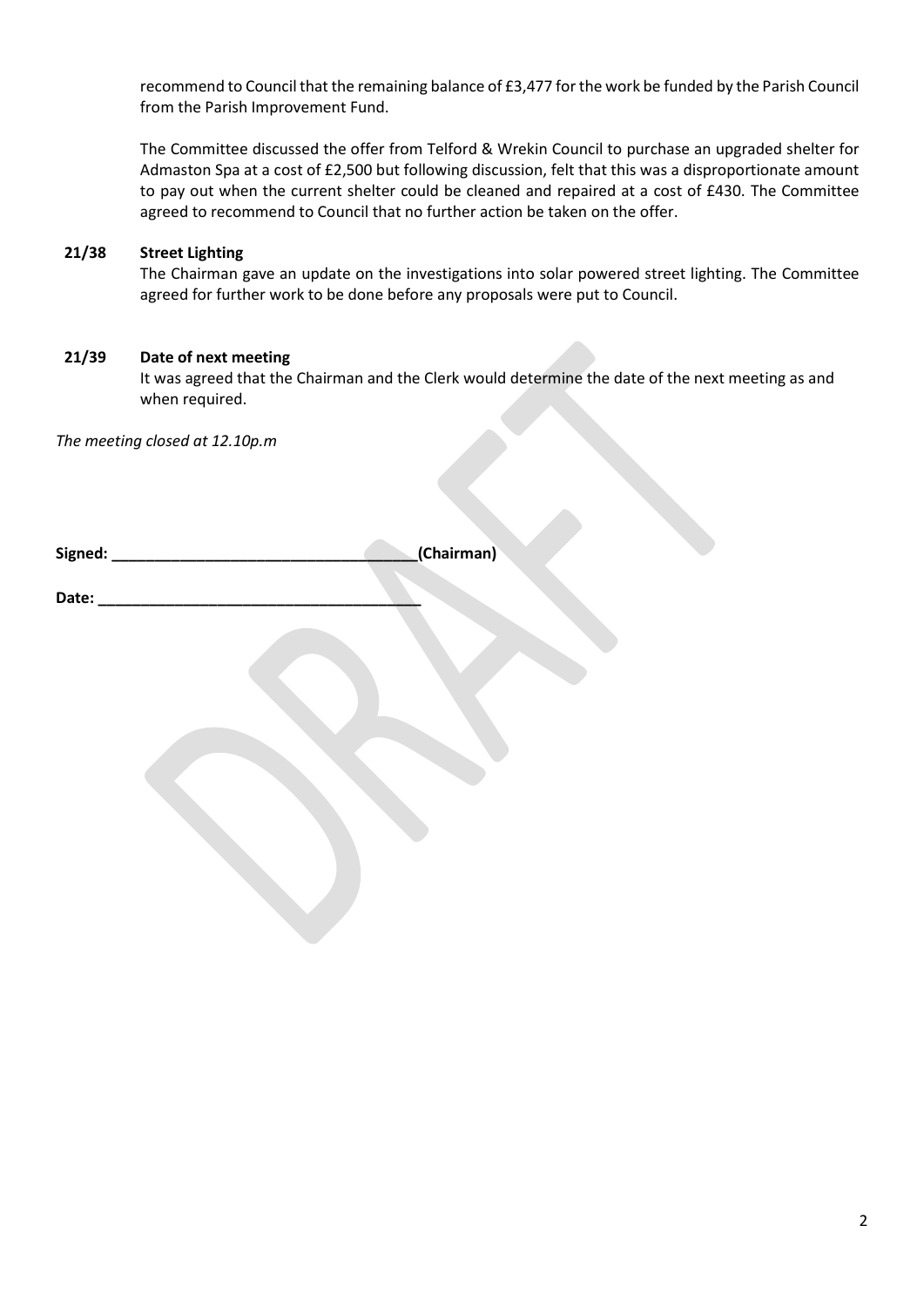# Appendix 1 Budget & Precept 2022/23

## 1. Parish Management

|              | <b>Cost Code</b>                  | <b>Amount</b> |
|--------------|-----------------------------------|---------------|
| $\mathbf{1}$ | Grants                            | 1,000         |
|              |                                   |               |
| 2            | <b>Grass Cutting</b>              | 10,000        |
| 3            | Insurance                         | 1,500         |
| 4            | <b>Lighting Electricity</b>       | 8,000         |
| 5            | <b>Lighting Maintenance</b>       | 7,000         |
| 6            | Parish Magazine                   | 50            |
| 7            | <b>Playing Fields Maintenance</b> | 10,000        |
| 8            | Allotments                        | 10            |
| 9            | <b>Bus Shelters Maintenance</b>   | 50            |
| 10           | SID Management                    | 3,600         |
| 11           | Defibrillators Maintenance        | 300           |
| 12           | Litter Bins                       | 2,500         |
|              | Emptying/maintenance              |               |
| 13           | Notice Boards maintenance         | 100           |
| 14           | Seats maintenance                 | 100           |
| 15           | War Memorial Maintenance          | 100           |
| 16           | Sign Maintenance                  | 100           |
| 17           | <b>Community Initiatives</b>      | 500           |
| 18           | Poppies/wreaths                   | 100           |
| 19           | <b>Traffic Calming</b>            | 5,000         |
|              | <b>Total</b>                      | 50,010        |

# 2. Council Management

|    | Cost Code                  | <b>Amount</b> |
|----|----------------------------|---------------|
| 20 | Subs & Fees                | 2,500         |
| 21 | Chairman's Allowance       | 600           |
| 22 | <b>Councillor Travel</b>   | 100           |
| 23 | <b>Councillor Expenses</b> | 100           |
| 24 | Hall Hire                  | 500           |
| 25 | Audit Fees                 | 700           |
| 26 | <b>Bank Charges</b>        | 100           |
| 27 | <b>Councillor Training</b> | 100           |
| 28 | IT Equipment               | 1,000         |
| 29 | Website                    | 100           |
| 30 | Clerk's Training           | 100           |
| 31 | Clerk's Travel             | 250           |
| 32 | Office/telephone           | 600           |
| 33 | Stationery/postage         | 250           |
|    | <b>Total</b>               | 7,000         |
|    |                            |               |
|    |                            |               |
|    |                            |               |
|    |                            |               |

10. SID Management – includes increase from £200 per month to £300 per month for additional SID movement & additional locations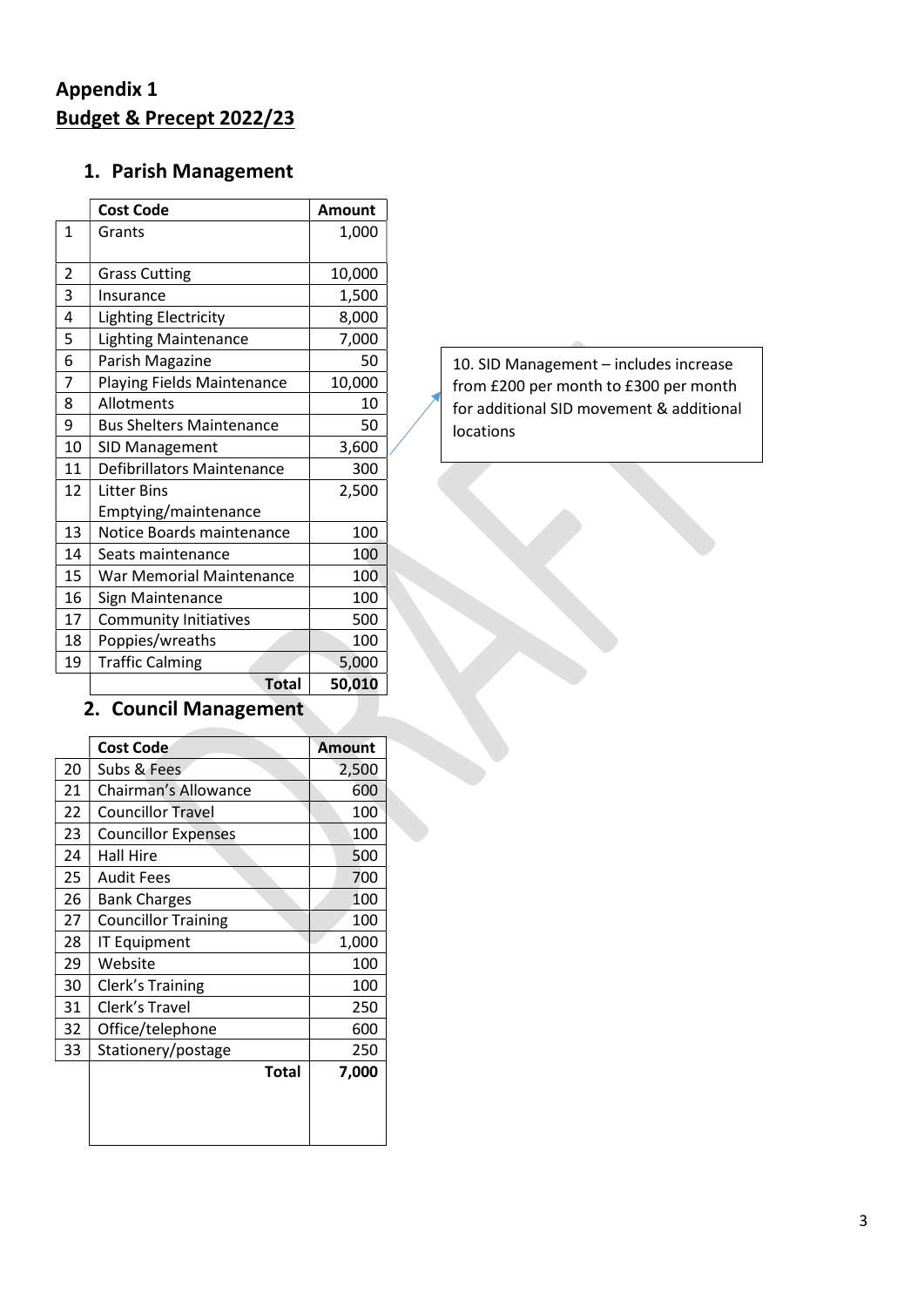## 3. Employee Costs

|    | <b>Cost Code</b> | <b>Amount</b> |
|----|------------------|---------------|
| 34 | Salary           | 17,835        |
| 35 | Tax/NI           | 1,850         |
| 36 | Pension          | 1,000         |
|    | <b>Total</b>     | 20,685        |

# 4. Parish Improvements

|    | Total amount        | 7,000 | Any money spent will be allocated to<br>the relevant cost code, so these remain<br>blank at present. If any money is spent<br>on a "new improvement" a cost code<br>will be added as necessary. Additional<br>in earmarked reserves |
|----|---------------------|-------|-------------------------------------------------------------------------------------------------------------------------------------------------------------------------------------------------------------------------------------|
|    | <b>Cost Code</b>    |       |                                                                                                                                                                                                                                     |
| 37 | Seating             |       |                                                                                                                                                                                                                                     |
| 38 | Notice Boards       |       |                                                                                                                                                                                                                                     |
| 39 | Gateways            |       |                                                                                                                                                                                                                                     |
| 40 | <b>Bus Shelters</b> |       |                                                                                                                                                                                                                                     |
| 41 | <b>Litter Bins</b>  |       |                                                                                                                                                                                                                                     |
| 42 | Signs               |       |                                                                                                                                                                                                                                     |
|    |                     | 7.000 |                                                                                                                                                                                                                                     |

Budget Total 184,695

### **NOTES**

### Earmarked Capital Reserves:

| <b>Traffic Calming</b>                          | 35,000 |
|-------------------------------------------------|--------|
| <b>Community Initiatives</b>                    | 1,000  |
| <b>Admaston Green</b>                           | 2,832  |
| Parish Improvements (difference as at 24/11/21) | 5,582  |
| <b>Total</b>                                    | 44,414 |
| <b>Earmarked Revenue Reserves</b>               |        |
| Salary                                          | 3,335  |
| <b>WPC Pension contributions</b>                | 4,500  |
| Total                                           | 7,835  |

### **Precept**

| <b>Precept Proposal</b>    |                                   |
|----------------------------|-----------------------------------|
| Council Tax base 2022/23   | £1,691.9                          |
| (Band D equivalent)        |                                   |
| Average cost per household | £50.35 (no increase from 2020/21) |
| Precept                    | £77,000                           |
| Council Tax base           | 1,530.8                           |
| Previous 2021/22:          |                                   |

Precept = 1,691.9 x 51.50 = £87,132.85 - Recommended precept for 2022/23 = £87,133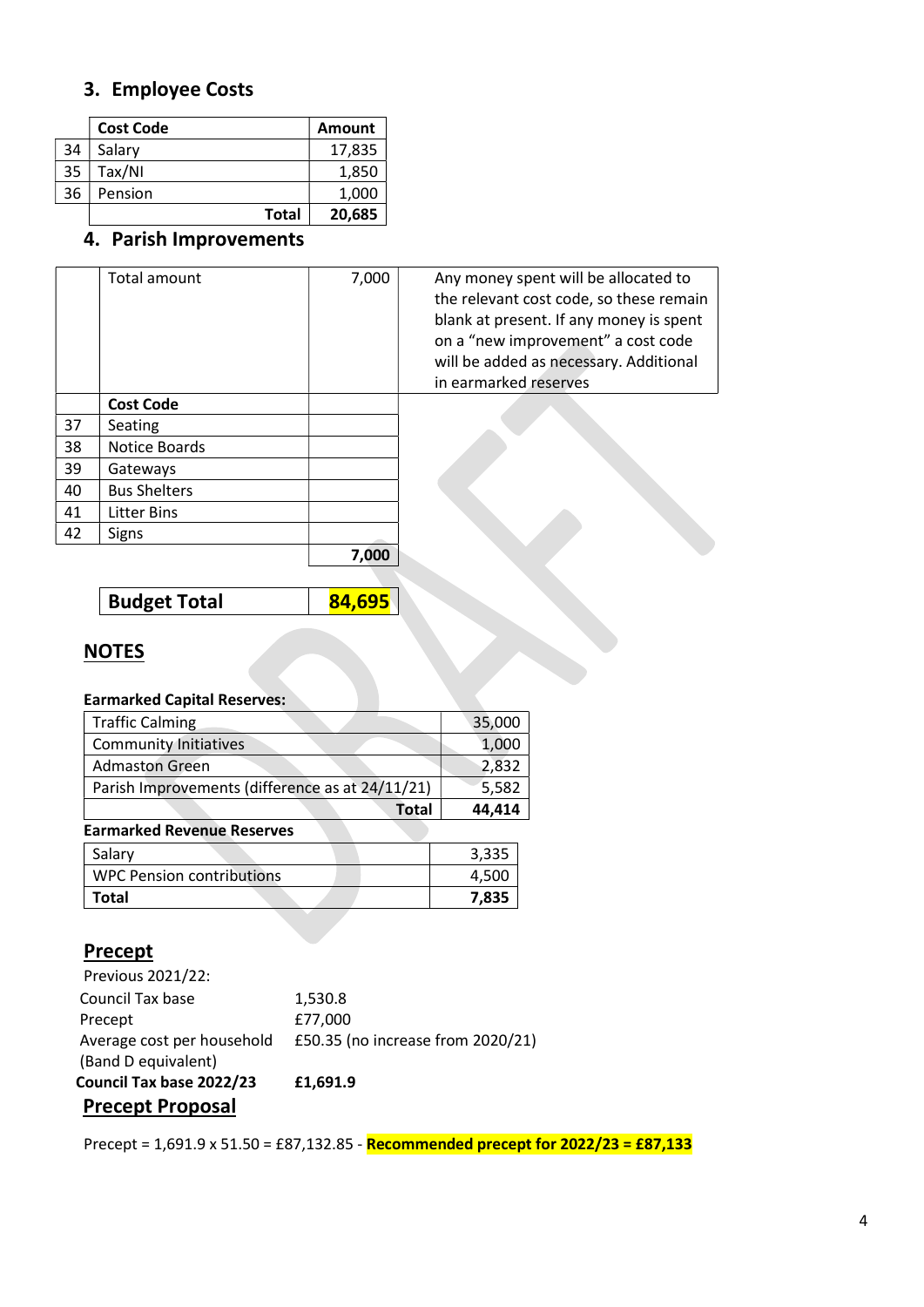### Appendix 2

## Wrockwardine Parish Council Specification for the renovation of Bus Shelters

### Current Position

Within the Parish there are 7no. bus shelters located at:

- Aston Lane Junction
- Overley Hill
- Charlton
- Bluebell Crossroads
- Admaston
- Admaston House
- Rushmoor Lane/Allscott

### Part 1. Bus Shelter Works

| 1. | <b>Aston Lane Junction</b>                                              |         |
|----|-------------------------------------------------------------------------|---------|
|    | Replace roof decking boards as required<br>⋗                            |         |
|    | Re-felt and re-batten<br>➤                                              |         |
|    | Coat inside & out with a proprietary wood preservative [2 coats]<br>➤   |         |
|    |                                                                         | £470.00 |
| 2. | <b>Overley Hill</b>                                                     |         |
|    | ➤<br>Replace roof decking boards as required                            |         |
|    | $\blacktriangleright$<br>Re-felt and re-batten                          |         |
|    | Coat inside & out with a proprietary wood preservative [2 coats]<br>➤   |         |
|    |                                                                         | £572.00 |
| З. | <b>Charlton</b>                                                         |         |
|    | Replace edge battening<br>≻                                             |         |
|    | Coat inside & out with a proprietary wood preservative [2 coats]<br>≻   |         |
|    |                                                                         | £419.00 |
| 4. | <b>Bluebell Crossroads</b>                                              |         |
|    | Strip off & set aside waney edge boarding, timber studding & roof<br>➤  |         |
|    | timbers                                                                 |         |
|    | Replace all necessary timbers<br>➤                                      |         |
|    | Re-felt & re-batten<br>➤                                                |         |
|    | Coat inside & out with a proprietary wood preservative [2 coats]<br>➤   |         |
|    |                                                                         | £746.00 |
| 5. | <b>Admaston Spa</b>                                                     |         |
|    | Wash inside & out<br>⋗                                                  |         |
|    |                                                                         | £430.00 |
| 6. | <b>Admaston House</b>                                                   |         |
|    | Replace waney edged facia boarding<br>➤                                 |         |
|    | Coat timbers inside & out with a proprietary wood preservative [2]<br>⋗ |         |
|    | coats]                                                                  |         |
|    |                                                                         | £390.00 |
| 7. | <b>Rushmoor Lane/Allscott</b>                                           |         |
|    | Coat inside & out with a proprietary wood preservative                  |         |
|    |                                                                         | £240.00 |